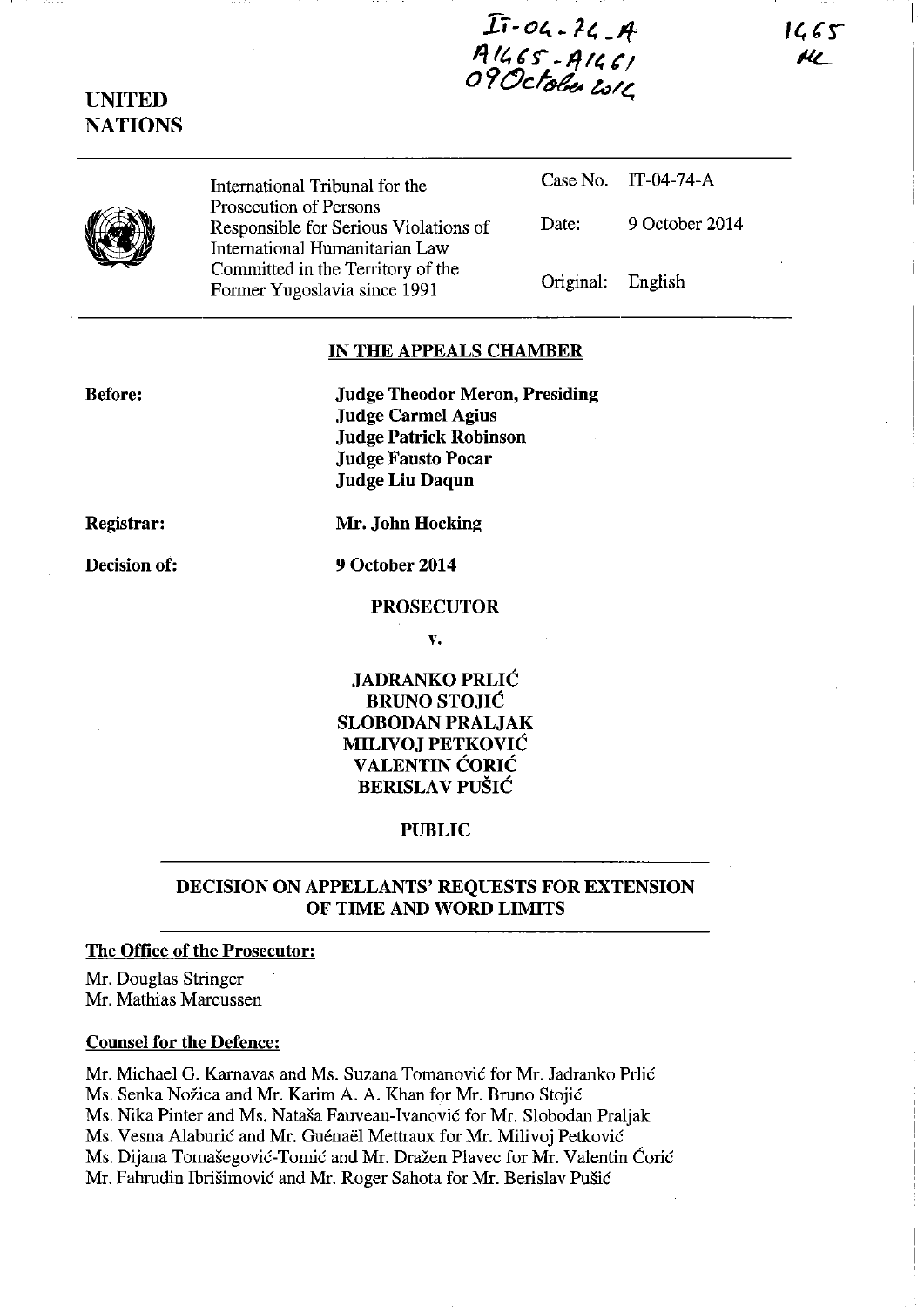**THE APPEALS CHAMBER** of the International Tribunal for the Prosecution of Persons Responsible for Serious Violations of International Humanitarian Law Committed in the Territory of the former Yugoslavia since 1991 ("Appeals Chamber" and "Tribunal", respectively);

**RECALLING** the judgement rendered in French by Trial Chamber III of the Tribunal on 29 May 2013 and the English translation thereof filed on 6 June  $2014$ ;

**RECALLING** the "Decision on Defence Motions to Extend Time and/or Exceed Word Limits for Appeal Briefs and Prosecution Motion for Extension of Time to File Respondent's Briefs", issued by the pre-appeal judge in this case ("Pre-Appeal Judge") on 22 August 2014 ("2014 Decision on Extensions"), in which the Pre-Appeal Judge granted: (i) 15 additional days to all parties in this case for the filing of their Appellant's briefs and 15 additional days to the Prosecution for the filing of its Respondent's brief(s); and (ii) the requests for extensions of word limits, in part, allowing for an extension of 15,000 words for each Appellant's brief and corresponding extensions for the Prosecution's Respondent's brief(s); $<sup>2</sup>$ </sup>

**RECALLING** the "Decision on Motions for Reconsideration", issued by the Pre-Appeal Judge on 5 September 2014 ("Decision on Reconsideration"), in which the Pre-Appeal Judge granted the parties' requests for reconsideration of the 2014 Decision on Extensions in part, allowing 45 additional days to the Prosecution for the filing of its Respondent's brief(s), but denying the parties' requests for additional time to file their respective Appellant's briefs;<sup>3</sup>

**RECALLING FURTHER** the "Decision on Motions for Referral to the Panel of Judges", issued by the Pre-Appeal Judge on 18 September 2014, in which the Pre-Appeal Judge granted the parties' requests that the extensions of time and word limits be considered by the full bench of the Appeals Chamber seised of this case, and referred these requests to the bench;

**BEING SEISED OF** "Jadranko Prlic's Motion to the Pre-Appeal Judge to Refer the Requests for Extension of Time and Word Limit to the Panel of Judges", filed by Jadranko Prlic ("Prlic") on 15 September 2014 ("Prlic Request"), in which Prlic: (i) requests, *inter alia,* that the filing date for his Appellant's brief be extended 60 days beyond the original 75-day deadline prescribed under the Tribunal's Rules of Procedure and Evidence ("Rules") and that the word count be extended to

<sup>2</sup> 2014 Decision on Extensions, p. 5.

<sup>1</sup>*Prosecutor v. ladranko Prlic et ai.,* Case No. IT-04-74-T, Judgement, 6 June 2014 (French original filed on 29 May 2013) ("Trial Judgement").

<sup>3</sup>**Decision on Reconsideration, pp. 4-5.**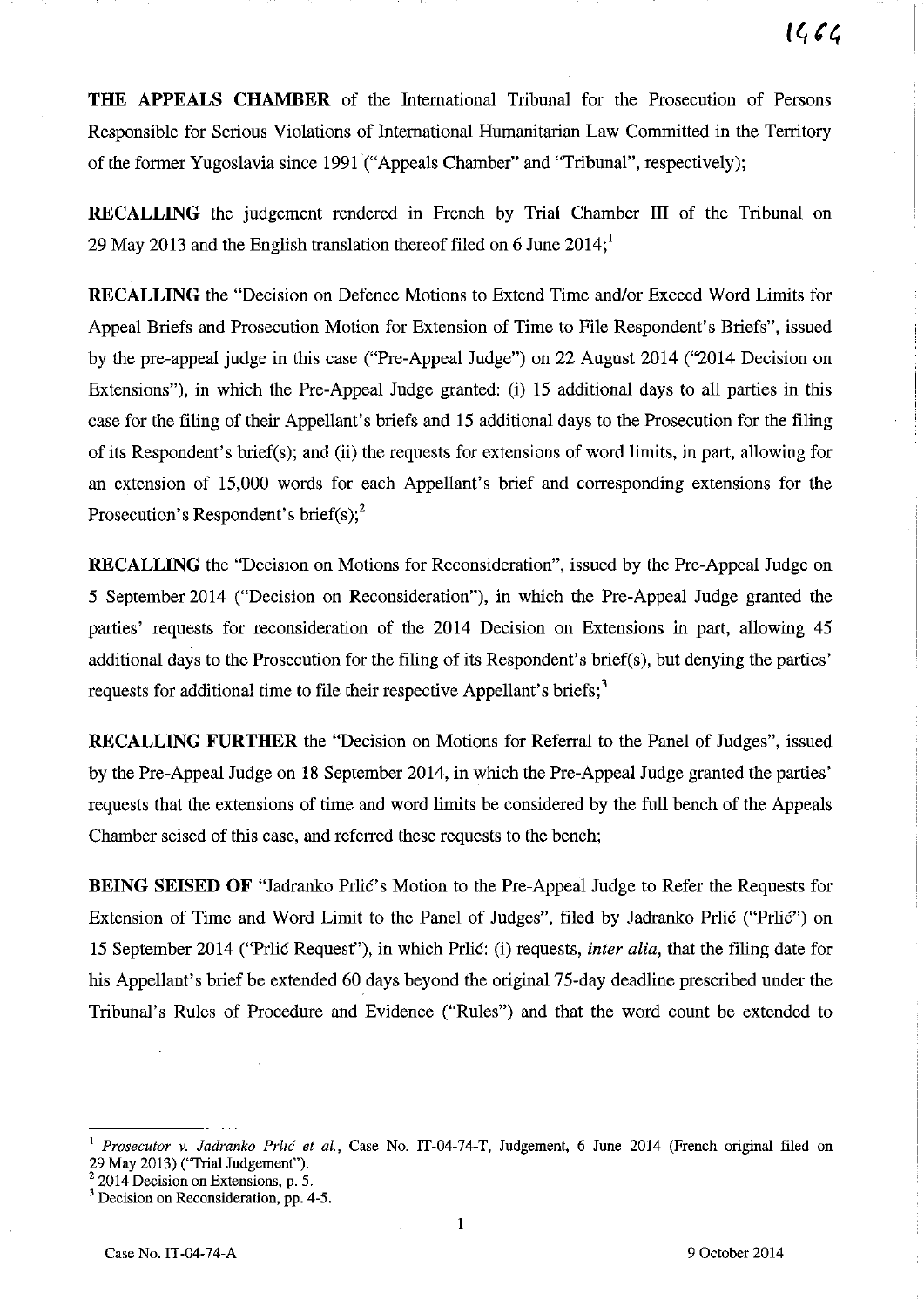50,000 words, and (ii) submits that given the scope, volume, and complexity of the Trial Judgement, the requested extensions are reasonable and in the interests of justice; $4$ 

--- ----I 1 ,--- --- ----I -I

**BEING FURTHER SEISED** OF: (i) "Slobodan Praljak's Joinder to Jadranko Prlic's [sic] Motion to the Pre-Appeal Judge to Refer the Request for Extension of Time and Word Limit to the Panel of Judges", filed by Slobodan Praljak ("Praljak") on 15 September 2014 ("Praljak Joinder"); (ii) "Milivoj PetkoviC's Joinder to Jadranko PrliC's Motion to the Pre-Appeal Judge to Refer the Request for Extension of Time and Word Limit to the Panel of Judges", filed by Milivoj Petkovie ("Petković") on 16 September 2014 ("Petković Joinder"); (iii) the "Joinder in 'Jadranko Prlić's Motion to the Pre-Appeal Judge to Refer the Requests for Extension of Time and Word Limit to the Panel of Judges"', filed by Valentin Ćorić ("Ćorić") on 17 September 2014 ("Ćorić Joinder"); and (iv) "Bruno Stojie's Joinder to Prlie Motion to Refer the Requests for Extension of Time and Word Limit to the Panel of Judges", filed by Bruno Stojić ("Stojić" and, together with Prlić, Praljak, Petković, and Ćorić, the "Appellants") on 17 September 2014 ("Stojić Joinder" and, together with the Prlic Request and the Praljak, Petkovic, and Coric Joinders, the "Motions"), in which Praljak, Petković, Corić, and Stojić join the Prlić Request;<sup>5</sup>

**NOTING** the "Prosecution's Response to Motion to the Pre-Appeal Judge to Refer the Requests for Extension of Time and Word Limit to the Panel of Judges", filed by the Office of the Prosecutor ("Prosecution") on 17 September 2014 ("Prosecution Response"), in which the Prosecution supports the Motions regarding the requested extensions of time for the filing of Appellants' briefs, opposes the Motions regarding the requested extensions of words, and requests that: (i) any changes in the time limit should be extended to all parties in this case; and (ii) a corresponding increase of the word limit for its Respondent's brief(s) be granted if the word limit for the Appellant's briefs is further increased:<sup>6</sup>

**RECALLING** that, pursuant to Rule 111(A) of the Rules, an Appellant's brief shall be filed within 75 days of filing of the notice of appeal and, pursuant to Rule 112(A) of the Rules, a Respondent's brief shall be filed within 40 days of filing of the Appellant's brief;

 $4$  Prlic Request, p. 7.

*<sup>5</sup> See* Praljak Joinder, paras 3, 9; Petkovie Joinder, paras 3, 13; Corie Joinder, para. 10, p. 5; Stojie Joinder, para. I, p. 3. The Appeals Chamber notes that, while Corie and Stojie do not explicitly join the Prlie Request with respect to the extension of the word limit, they in fact join the Prlie Request in its entirety, which includes a request for increase of the word limit. See Coric Joinder, paras 10, 11, p. 5; Stojic Joinder, para. 1, p. 3. The Appeals Chamber further notes that **both Corie and Stojie requested a similar increase of the word limit in their original motions for extension of time and**  word limit. *See* Motion to Enlarge Time for Filing of Appellant's Brief and Word Count, Presented on Behalf of Valentin Corie, 4 August 2014; Bruno Stojie's Motion for an Extension of Time for Filing of the Appellant's Brief and Extension of the Applicable Word Limit, 5 August 2014.

<sup>&</sup>lt;sup>6</sup> Prosecution Response, paras 1-2. The Appeals Chamber notes that the Prosecution originally requested an extension of 75 days to file its Respondent's brief. *See* Prosecution Motion for Reconsideration of Decision Denying Requested Extensions of Time, 29 August 2014 ("Prosecution Motion for Reconsideration"), paras 1,4-5, 8.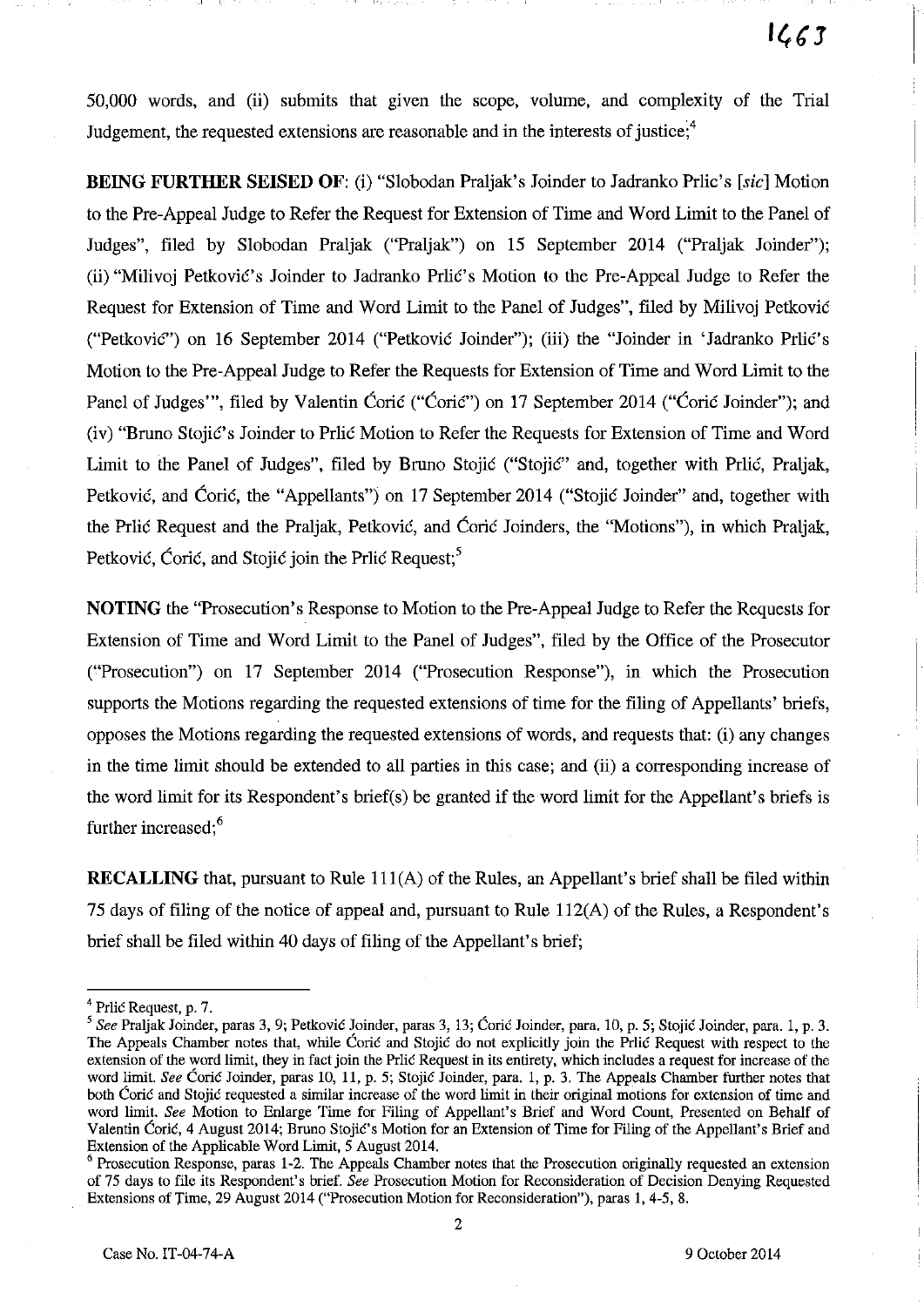**RECALLING** that, pursuant to Rule 127(A)(i) and (B) of the Rules, the time-limits prescribed under the Rules may be enlarged, on good cause being shown;

**CONSIDERING** that the deadlines for the filing of briefs pursuant to Rule 111(A) and 112(A) of the Rules are essential to ensuring appeal proceedings are conducted in a fair and expeditious manner:<sup>7</sup>

**CONSIDERING,** nonetheless, that it is in the interests of justice to ensure that the parties have sufficient time to prepare meaningful briefs in full conformity with the relevant provisions;<sup>8</sup>

**RECALLING,** further, the Prosecution's request that the deadline for all Appellant's briefs be set the first day after the next winter judicial recess, *i.e.* 12 January  $2015$ , because of limited staff availability over the winter judicial recess,  $^{10}$  which has been recognized as a factor warranting an extension of filing deadlines;  $\frac{11}{1}$ 

**CONSIDERING** that it is in the interests of justice and effective case management to maintain a harmonised briefing schedule:<sup>12</sup>

**FINDING** that the parties have shown good cause for the extension of the deadlines for the filing of their Appellant's briefs and Respondent's brief(s);

**RECALLING** that paragraph (C)1(a) of the Practice Direction on the Length of Briefs and Motions of 16 September  $2005^{13}$  stipulates that an Appellant's brief on appeal from a final judgement of a trial chamber should not exceed 30,000 words and that paragraph (C)7 of the Practice Direction provides that extension of the word limit may be granted upon the showing of exceptional circumstances;

**RECALLING** the Pre-Appeal Judge's decision to extend the word limit for (i) the Appellant's briefs of Praljak and the Prosecution from 30,000 to 45,000 words, given "the length of the Trial

<sup>7</sup>*Prosecutor* **v.** *Vujadin Popovic et a!.,* **Case No. IT -05-88-A, Decision on Motions for Extension of Time and for**  Permission to Exceed Word Limitations, 20 October 2010 *("Popović et al. Decision"*), p. 5 and references cited therein. <sup>8</sup>*See* Decision on Motions for an Extension of Time to File Notices of Appeal and Other Relief, 21 June 2013  $($ "21 June 2013 Decision"), p. 3.

*<sup>9</sup> See* Prosecution's Consolidated Response to Defence's Motions to Extend Time and/or Exceed Word Limits for Appeal Briefs and Prosecution's Motion for Extension of Time to File Respondent's Briefs, 13 August 2014, para. 8. *See also* **Prosecution Motion for Reconsideration, paras 3, g.** 

 $10$  Prosecution Motion for Reconsideration, paras  $4(iv)$ , 7(iii), fn. 6.

<sup>&</sup>lt;sup>11</sup> See Decision on Reconsideration, p. 4 and references cited therein.

<sup>&</sup>lt;sup>12</sup> See generally 21 June 2013 Decision. In this regard, the Appeals Chamber notes that, while Berislav Pušić ("Pušić") has not filed a joinder to the Prlic Request, the extensions of time and word limits granted in this decision will equally apply to him.

<sup>I</sup>IT/184 Rev. 2, 16 September 2005 ("Practice Direction").